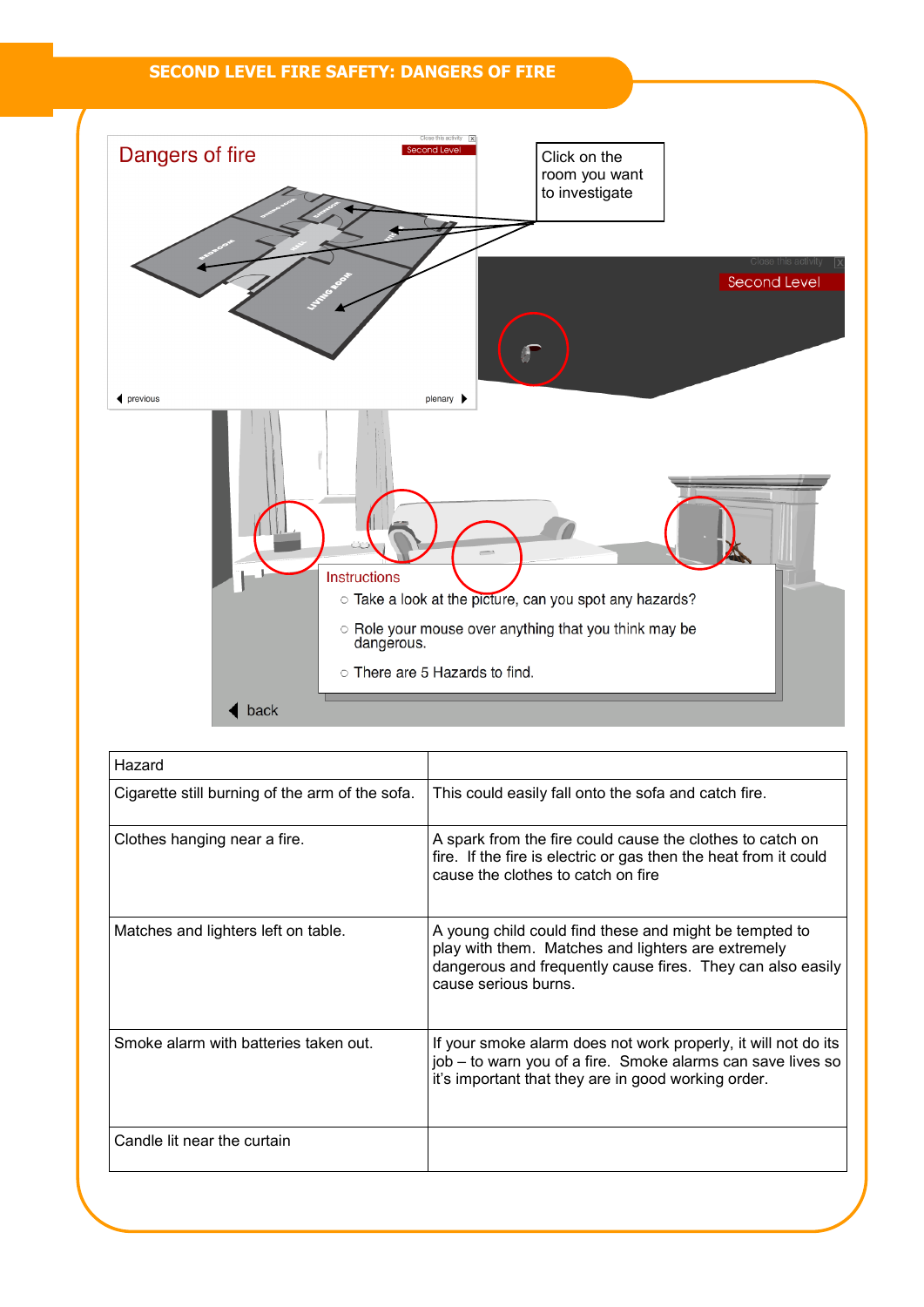

| Hazard                             |                                                                                                                                                                                                                                                                                                                                                                    |
|------------------------------------|--------------------------------------------------------------------------------------------------------------------------------------------------------------------------------------------------------------------------------------------------------------------------------------------------------------------------------------------------------------------|
| Laptop on the bed.                 | A laptop should never be left on a bed, even if it is switched<br>off. The material on a bed does not allow a laptop to cool<br>down properly. It can take a while for a laptop to cool down<br>and may even be hot enough to start a fire even if switched<br>off.                                                                                                |
| Overloaded plug socket             | There should never be too many plugs in one socket, as<br>this can cause an overload which may lead to a fire. Only<br>one plug per socket should be used.                                                                                                                                                                                                         |
| Straighteners on the bed.          | Straighteners can get as hot as $200^{\circ}$ C – nearly twice as hot<br>as boiling water. If left on the bed they could easily cause<br>the material to catch fire. They could also easily burn a<br>child who does not realise how hot they are, long after<br>they've been switched off. They should always been<br>wrapped in a heat mat to prevent accidents. |
| Pile of clothes left on the floor. | Do not leave clothes lying around on the floor – they could<br>get in your way or trip you up if you have to leave your<br>room quickly in an emergency.                                                                                                                                                                                                           |
| TV left on.                        | You should never leave electrical equipment switched on<br>unattended – it may overheat and cause a fire to happen.                                                                                                                                                                                                                                                |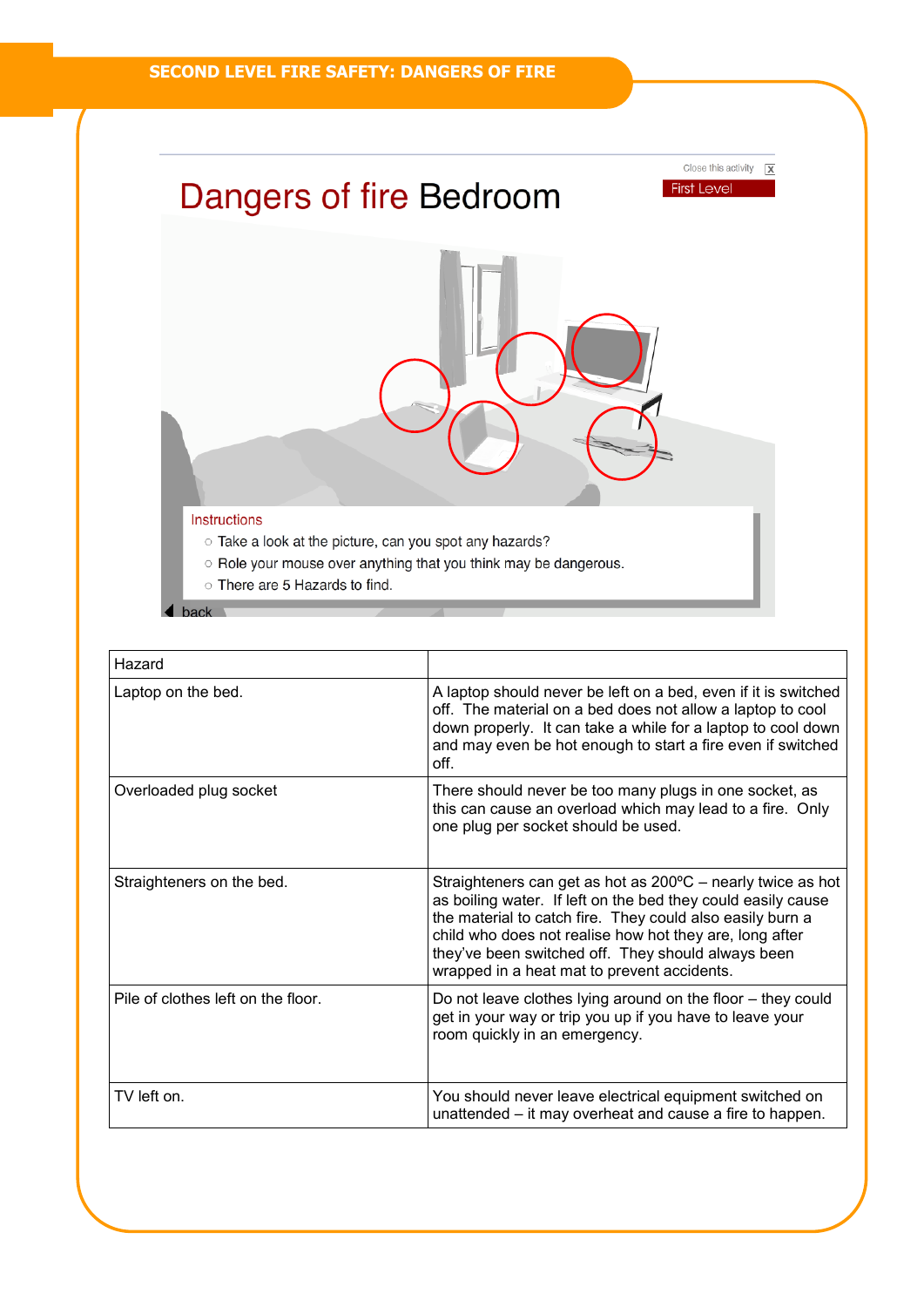## Dangers of fire

## Instructions

- Take a look at the picture, can you spot any hazards?
- O Role your mouse over anything that you think may be dangerous.
- o There are 3 Hazards to find.



Close this activity  $\boxed{\mathbf{X}}$ 

**First Level** 

| Hazard                                 |                                                                                                                                                                                                                                                                                                                                                                                           |
|----------------------------------------|-------------------------------------------------------------------------------------------------------------------------------------------------------------------------------------------------------------------------------------------------------------------------------------------------------------------------------------------------------------------------------------------|
| Hairdryer on the floor of the bathroom | This is a hazard and should be switched off. Hairdryers can<br>get hot and can be dangerous. Never leave an electrical<br>object like a hairdryer plugged in and lying on the floor,<br>especially when there is water around which could<br>contribute to a fire starting                                                                                                                |
| Electric heater near the bath.         | Water and electricity do not mix. Never have electrical<br>appliances in the bathroom.                                                                                                                                                                                                                                                                                                    |
| Lit candles around the bath            | Candles look nice but have a very hot flame, which should<br>not be touched. Lit candles should not be left near anything<br>which could catch fire or left lit in an empty room. They<br>should also always be placed on a holder to stop surfaces<br>from over-heating. This includes tea-lights in thin metal<br>holders, as the holders heat up very quickly and can cause<br>a fire. |